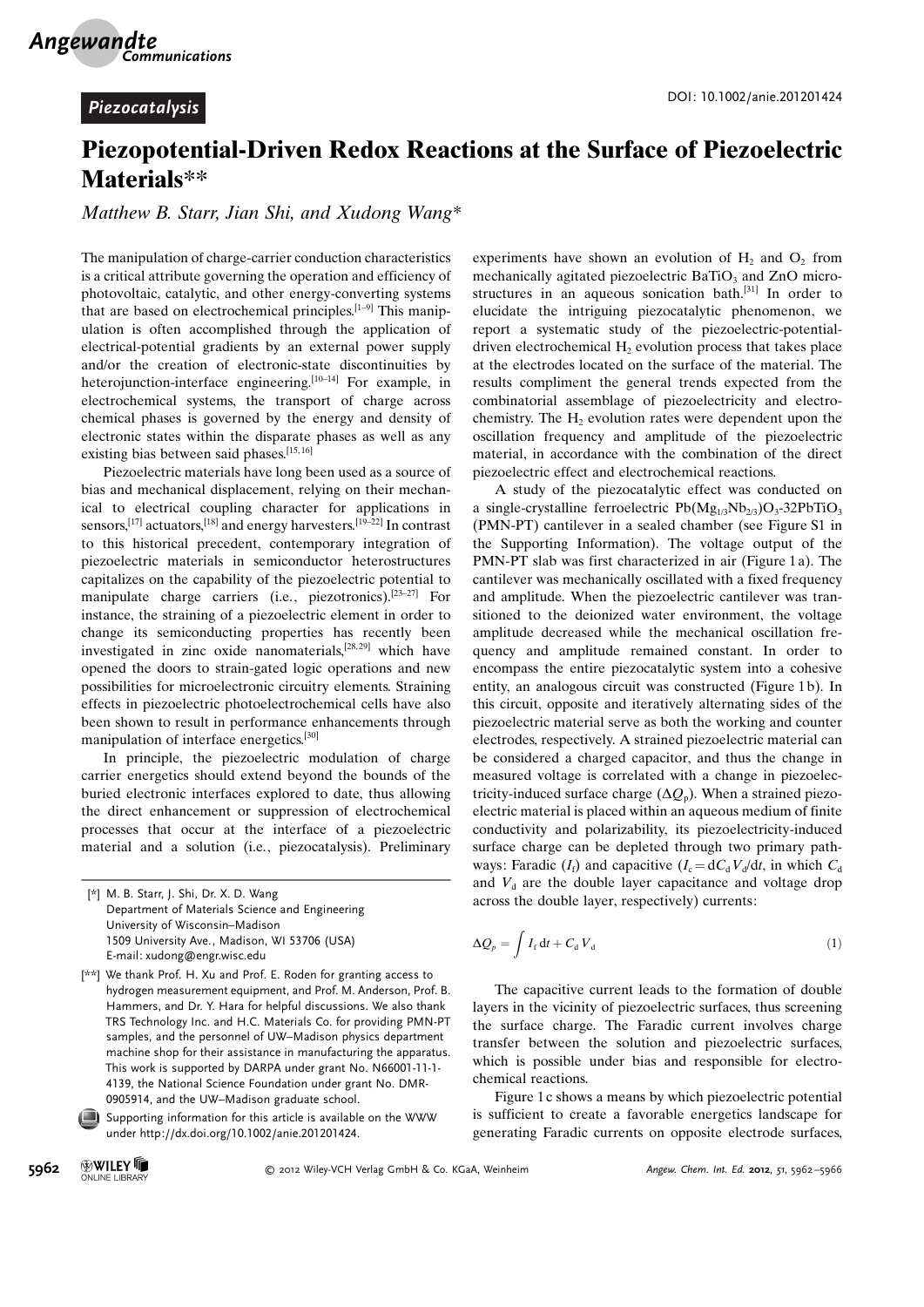

Figure 1. Fundamentals and preliminaries of piezocatalysis. a) Effect of environment on the measured piezoelectric potential. A marked decrease in potential difference is observed when the piezoelectric cantilever is moved from air to being submerged in deionized water. b) Proposed equivalence circuit based upon a first approximation combination of both a piezoelectric circuitry element and a chargetransfer/double layer analog for an electrochemical system. c) Proposed mechanism for the occurrence of piezoelectric-potential-driven Faradic currents at the piezoelectric/water interface.

thus promoting both the reduction of protons in solution (evolving  $H<sub>2</sub>$ ) and the oxidation of water. In the limit in which the piezoelectric material is a perfect dielectric, the appearance of piezoelectric potential induces a linear shift of the Fermi level. The electron energy levels of both electrodes follow the shift, and the difference is the observed piezoelectric voltage output  $(V_{\text{pz}})$ . Because neither of the electrodes is grounded, their absolute electrochemical potentials are considered "floating" and in intimate electrical contact with the pure water environment. Thus  $V_{pz}$  will shift the potential of both Au electrodes by an equal and opposite amount of  $1/2 \text{ e}V_{\text{pz}}$  and  $-1/2 \text{ e}V_{\text{pz}}$ , respectively (solid lines in Au electrodes in Figure 1c). This electronic perturbation, which is induced by the mechanical deformation, modifies the energy level of electrons in the Au electrodes and moves it away from equilibrium. The difference in electrochemical potentials between the electrode and the solution are a driving force for electron transfer across the electrode/solution interface and thus induce electrochemical reactions. This process is similar to the one that occurs in an electrolysis system, in which an applied bias disrupts the equlibrium of the fermi level across the interface, thus resulting in a driving force for electrochemical reactions.

When the potential on the negative electrode exceeds the proton-reduction potential (right Au electrode in Figure 1 c), electrons of sufficient energy could transfer from the electrode to protons on or near the surface, thus producing  $H_2$ . Similarly, when unoccupied electron energy levels of the electrode are made sufficiently positive in potential so as to exist below the water oxidation potential (left Au electrode in Figure 1c), electrons could transfer from water molecules to the electrode, thus producing  $O<sub>2</sub>$ . Such piezoelectric-potential-driven electrochemical reactions create Faradic currents in the electrolyte and deplete piezoelectricity-induced surface charge. Therefore, the piezoelectric potential drops accordingly and eventually the reactions cease when the electron energy levels are no longer energetically favorable for net charge transfer (dashed lines in Au electrodes in Figure 1 c). The Faradic capability of piezoelectric potential was experimentally demonstrated by characterizing the electrode potential relative to a saturated calomel electrode (SCE) through a potentiostat. Even with the solution resistance  $(R_s)$ of deionized water and with modest strain, the potential present on the electrode is sufficiently negative to thermodynamically engage the  $H_2$  evolution reaction (Figure S2 a–d in the Supporting Information).

Having verified that piezocatalyzed proton reduction is thermodynamically accessible,  $H_2$  gas evolution was measured as a function of time, during mechanical oscillation of the piezoelectric cantilever in deionized water at given frequencies (Figure 2a). The strain amplitude was kept constant, generating a piezoelectric potential of 20 V throughout the entire experimental set. The triangles in Figure 2 a represent  $H_2$  concentrations in the reactor when the piezoelectric cantilever was oscillating at 10 Hz. Higher  $H_2$ concentrations can be clearly observed at longer oscillation times. A linearized fit indicates the rate of  $H<sub>2</sub>$  concentration increase was approximately  $0.22$  ppbs<sup>-1</sup>. By raising the oscillation rate to 20 Hz, the  $H<sub>2</sub>$  concentration was strikingly higher at given sampling times, though the data also exhibited a much wider distribution (solid diamonds in Figure 2 a). The rate of increase of  $H<sub>2</sub>$  concentration suggested by the linearized fit was about  $0.68$  ppbs<sup>-1</sup>. These H<sub>2</sub> production rates far exceeded (by at least one order of magnitude) that exhibited for the control, which consisted of a nonpiezoelectric (silicon) cantilever that was manufactured in an identical manner and mechanically oscillated at equal amplitude and frequency (circles in Figure 2 a).

Figure 2b shows all the acquired data from both 10 Hz and 20 Hz oscillation rates normalized by the number of oscillation cycles. Although a wide distribution (from  $\approx 0.01$ ) to  $\approx 0.08$  ppb/oscillation) was obtained, the rate of H<sub>2</sub>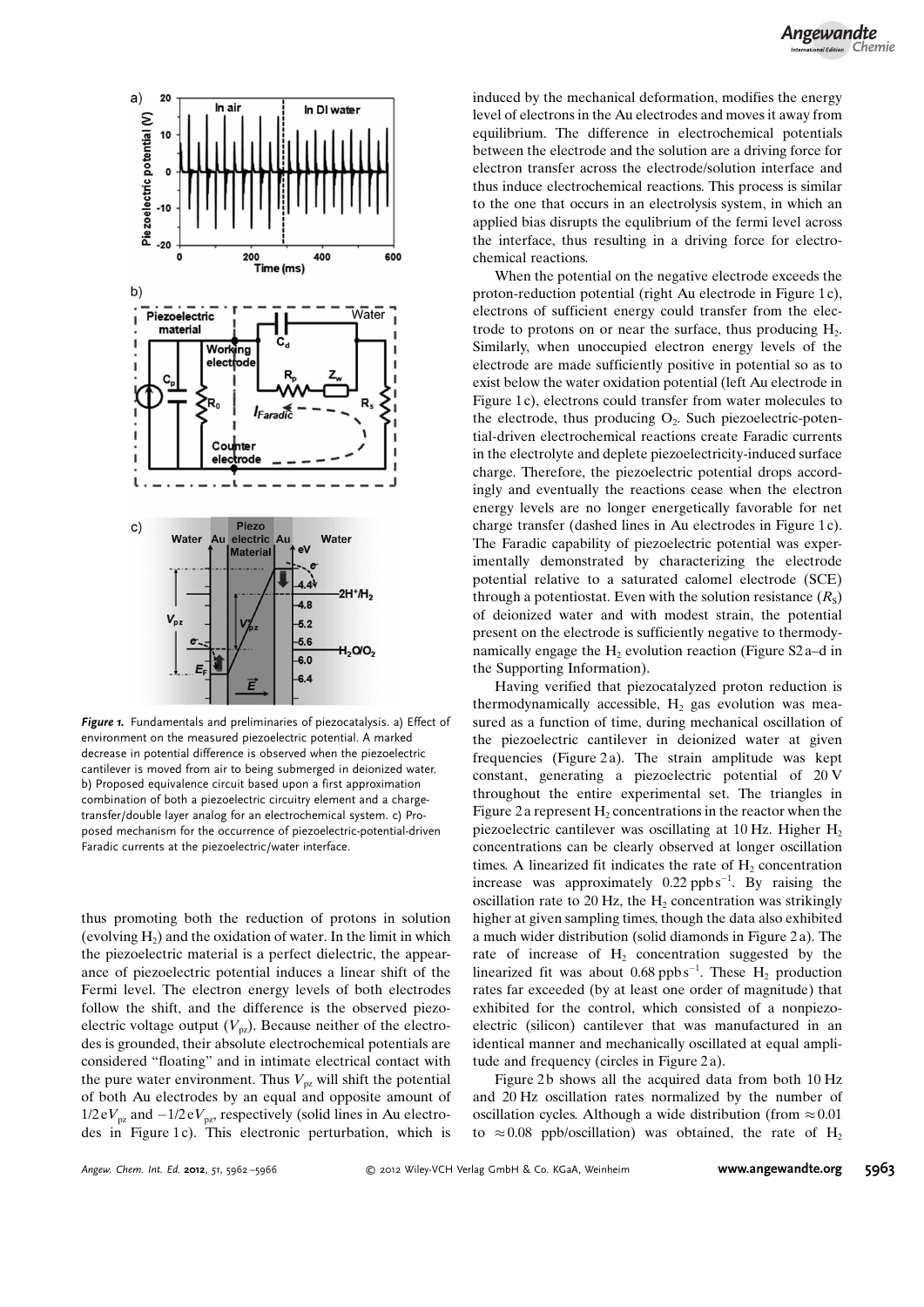

Figure 2.  $H_2$  evolution correlated with the direct piezoelectric effect. a)  $H<sub>2</sub>$  concentrations measured as a function of oscillating time of the piezoelectric beam in deionized water with a frequency of 10 Hz (triangles) and 20 Hz (diamonds). A Si cantilever with identical configuration was used as a control (circles). b)  $H_2$  production per oscillation derived from experiments shown in (a). Inset shows a boxwhisker plot of the data given in (b) representing a reference for the dispersion. c)  $H_2$  production per oscillation as a function of peak piezoelectric potential. An exponential dependence was identified (dashed line), consistent with the application of the Bulter–Volmer relationship. Inset shows the corresponding piezocatalytic efficiency calculated as a function of peak piezoelectric potential.

production remained within a constant range throughout an operation time that exceeded three hours (or  $>220000$ cycles), thus indicating a stable  $H_2$  evolution capability from the piezoelectric material. The  $H<sub>2</sub>$  production data were also analyzed by the Box–Whisker plot (inset of Figure 2b). The sample median has a value of approximately 0.024 ppb/ oscillation. The upper and lower borders of the gray box represent the largest 25% and smallest 25% of the observations, thus corresponding to upper and lower limits of 0.034 and 0.017 ppb/oscillation, respectively. The data points outside the solid lines are classified as outliers.

 $H<sub>2</sub>$  output per oscillation was further investigated as a function of the piezoelectric potential. The  $H_2$  production as a function of voltage is nonlinear and indeed follows an exponential relationship (Figure 2c). This observation is indicative of a case that is not limited by diffusion, likely because of the low current density (or  $H_2$  production rate) and oscillation-self-induced agitation. The dependency of current density *j* on applied potential  $\eta$  is similar in form to that given by the Bulter–Volmer equation.[32]

$$
j = j_0 e^{\frac{a_c n F \eta}{RT}} \tag{2}
$$

Fitting the data to such an exponential dependence gives an exchange current  $j_0$  of 0.4 mA cm<sup>-2</sup> and a cathodic transfer coefficient  $\alpha_c$  of 0.002651. The small  $\alpha_c$  possibly suggests that high overpotential would be necessary to drive the piezocatalytic process in the deionized water environment.[32] The agreement between the trend implied by theory and the experimental results is in accordance with basic principles. However, the time-dependent voltage–current relationship throughout an oscillation cycle would require a more complex, dynamic-j analysis to give the piezocatalysis mechanisms and kinetics with higher precision.

The electrical-to-chemical energy conversion efficiency (i.e., piezocatalytic efficiency) was estimated by comparing the total surface charge generated on the strained piezoelectric material to the amount of  $H_2$  produced (inset of Figure 2c). The efficiency per oscillation is less than  $0.7\%$ , even under the favorable condition of high piezoelectric potential. Possible reasons for this inefficiency are: 1) voltage losses due to a capacitive current; and 2) an inability to carry out the electrochemical reaction to completion because of the insufficient time allotted for the piezoelectricity-induced surface charge to fully diminish through Faradic and/or capacitive currents.

If the time between one straining action to the next is less than the time necessary for the available energized surface charges to fully take part in the reaction, the ability of these charges to generate reaction products will be retarded. In order to demonstrate this influence toward the piezocatalytic efficiency, a new straining procedure was devised (Figure S3 in the Supporting Information). In this instance, the piezoelectric cantilever was put through a straining action in time  $t_1$ , held statically in the strained state for a time  $t_2$ , unstrained in a time  $t_3 = t_1$ , and held for a time  $t_4 = t_2$ . A typical voltage output by this manner of operation is shown in the inset of Figure 3a, where  $t_1 = t_3 = 50$  ms, and  $t_2 = t_4 = 2$  s. Holding the strain for an extended period of time ( $\approx$ 2 s) allowed the piezoelectricity-induced surface charge to fully deplete before the occurrence of an opposite strain and thus the revival of piezoelectric potential. The voltage-drop curve during one straining cycle is shown in Figure 3 a. The majority (90%) of voltage decrease occurred within the first approximately 0.06 s, with 99% voltage drop having occurred by 1.46 s. To reveal the holding-time-dependent H<sub>2</sub> evolution, a series of experiments were conducted with various  $t_2 (= t_4)$  ranging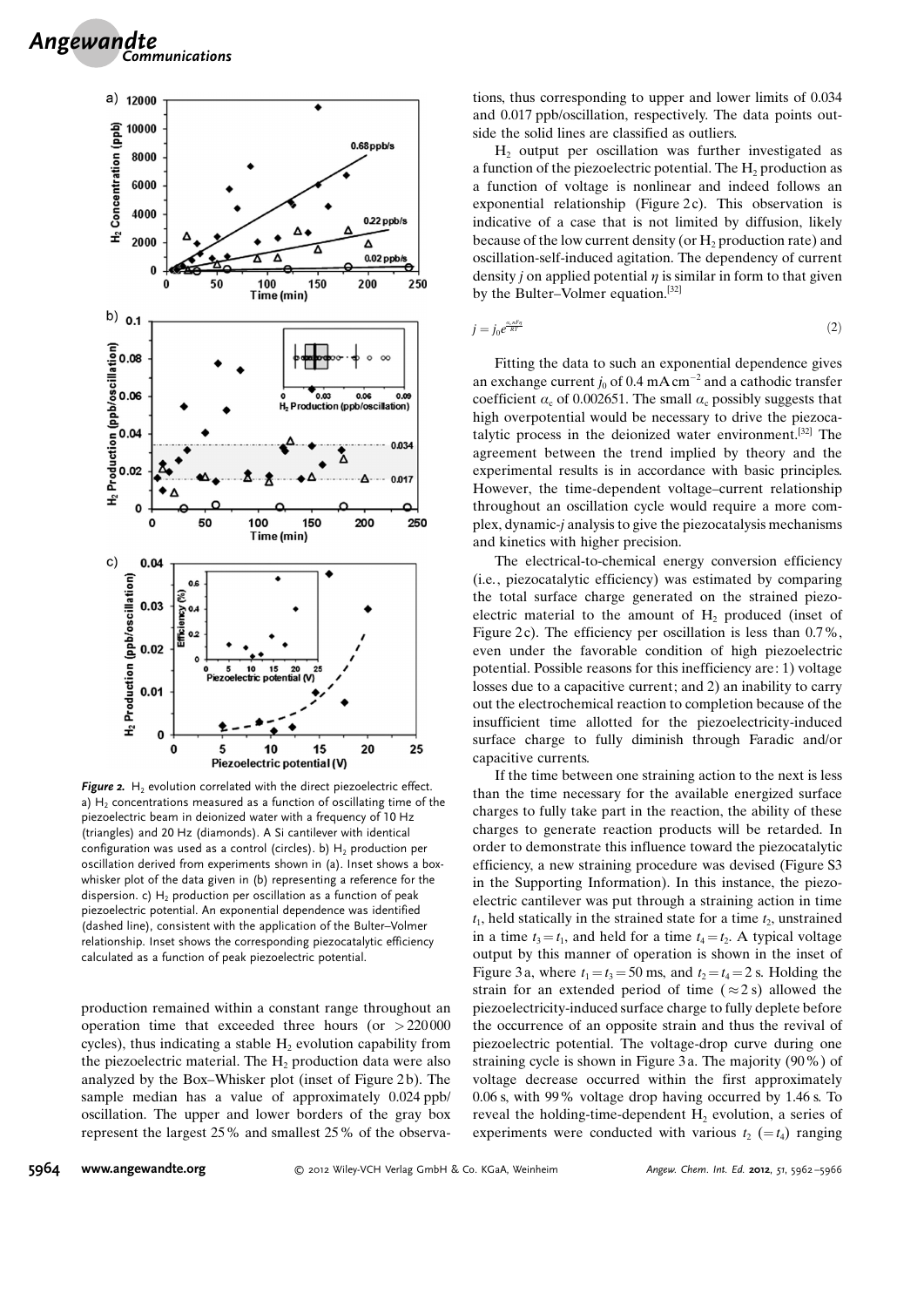

a) Piezoelectric potential curve obtained from the piezoelectric beam, when it was held under a constant strain in deionized water. Inset shows a typical piezoelectric potential profile with a strain holding time of two seconds. The dashed box shows the potential-decreasing cycle shown in (a). b) Total quantity of released charge (triangles) and corresponding number of produced  $H_2$  molecules (diamonds) as functions of the strain holding time (peak piezoelectric potential was kept at  $\approx$  10 V). Inset shows the piezocatalytic efficiency of H<sub>2</sub> evolution per straining as a function of holding time.

from 0.05 to 2 s and a fixed  $t_1 = t_3 = 50$  ms to ensure the same strain rate. From the output voltage profiles (Figure S4 in the Supporting Information), the quantity of charge that was depleted from each straining action was calculated (see Figure S5 in the Supporting Information for details) and plotted as a function of strain holding time (triangles in Figure 3b). The number of  $H_2$  molecules produced during each straining cycle is also depicted on this plot as a function of holding time (diamonds). As a result of the rapid voltage drop, small variations of the released charge were observed at  $t_2$  > 0.2 s; whereas the ability of the piezoelectric potential to drive the  $H_2$  evolution reactions markedly improved as  $t_2$ increased beyond 0.5 s, and approached its asymptote when  $t_2 \geq 1$  s. The discrepancy between the amounts of released charge and produced H<sub>2</sub> molecules at shorter  $t_2$  indicates that the initial voltage drop may be mostly attributed to capacitive current, while Faradic charge transfer would occur in a steady but slow manner, and may only become dominating after the double layer has formed.

A comparison of the values of released charges to produced H<sub>2</sub> molecules gave the piezocatalytic efficiency per straining action as a function of  $t_2$  (inset of Figure 3 b). The efficiency results are consistent with those of reaction kinetics hindering the productivity of hasty oscillations, which clearly shows that the introduction of a holding period largely facilitated the  $H<sub>2</sub>$  generation. Given the same peak piezoelectric voltage ( $\approx 10$  V), a holding time of 50 ms improved the piezocatalytic efficiency from about 0.02% to more than 0.2%. With longer  $t_2$  (1–2 s), the piezocatalytic efficiency reached approximately 2–2.4%. These values exceeded those of the 20 Hz oscillations by two orders of magnitude.

According to Equation (1), the double-layer capacitance  $(C_d)$  could also significantly impact the efficiency. Therefore, in piezocatalytic systems, a concentrated electrolyte might critically limit the effectiveness of the piezocatalytic process through an increase in  $C_d$ , and thus screening the piezoelectric potential, detrimentally sapping the free energy available for driving electrochemical reactions. In order to reveal the influences of electrolytes in piezocatalytic systems, piezocatalyzed  $H_2$  evolution was conducted in NaNO<sub>3</sub> solution with concentrations varying from  $1 \mu M$  to  $1 \mu M$ . All the experiments were performed under the straining condition of  $t_1 = t_3 = 50$  ms and  $t_2 = t_4 = 1$  s. Figure 4 a shows the peak piezoelectric voltages and corresponding  $H_2$  production rates as functions of electrolyte concentration, together with the results from deionized water under the identical straining conditions.

The  $H<sub>2</sub>$  production rate dropped monotonically with the Figure 3. H<sub>2</sub> evolution correlated with the piezoelectric charge release.<br>
Figure 3. His clearly shows that Figure 3. Have a shortly shows that Figure 3. Have a shortly shows that the piezoelectric charge release.



Figure 4.  $H_2$  evolution correlated with electrolyte concentration. a) Peak piezoelectric voltage (triangles) and  $H_2$  production rate (diamonds) as functions of electrolyte concentration. b) Corresponding piezocatalytic efficiency of  $H<sub>2</sub>$  production per strain as a function of electrolyte concentration.

Angew. Chem. Int. Ed. 2012, 51, 5962-5966